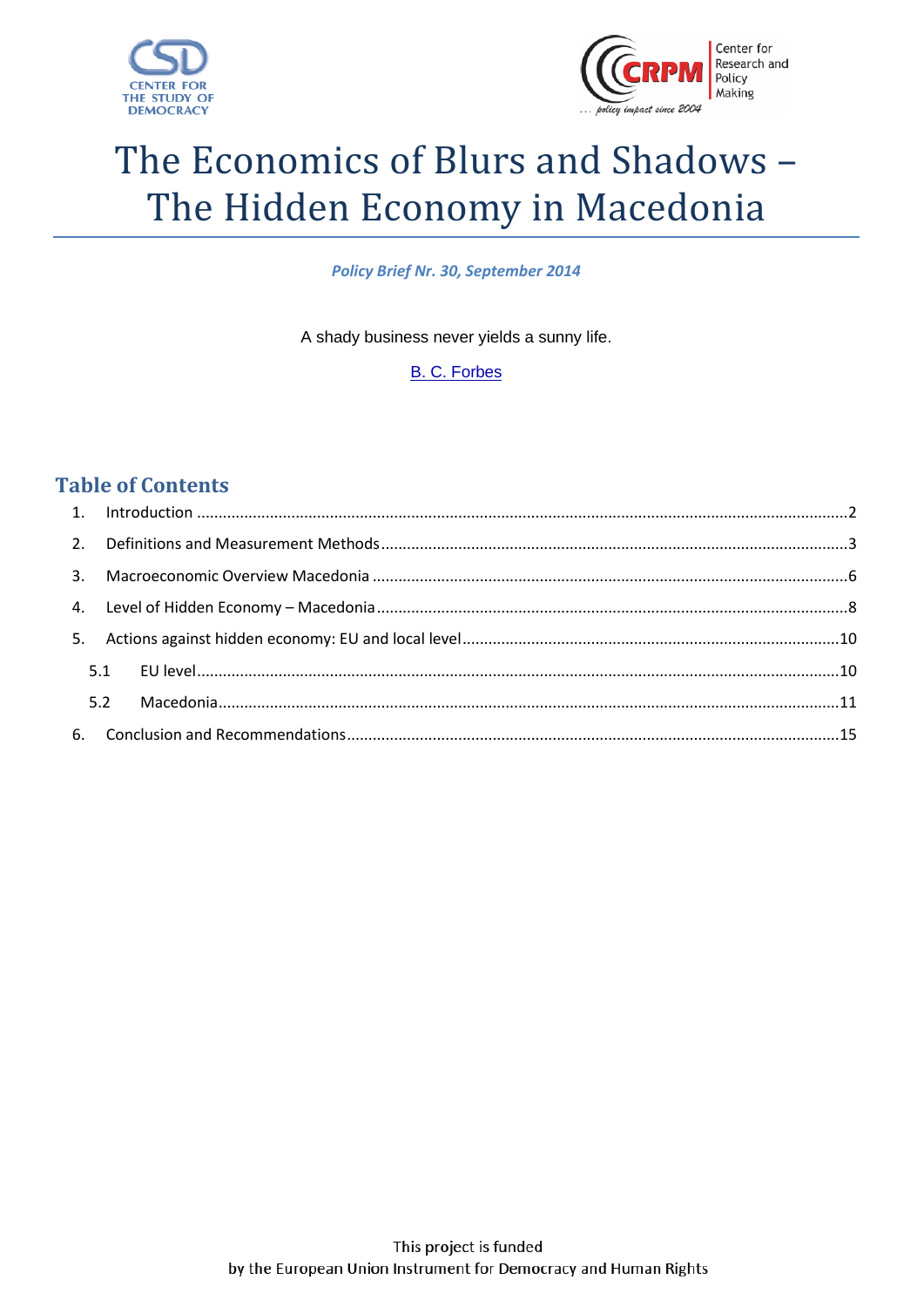# <span id="page-1-0"></span>**1. Introduction**

The multiple definitions of hidden economy use terms such as "black", "underground", "illegal", "undeclared" or "shadow" to clarify this socio-economic phenomenon. Manifestations of hidden economy occur in both developing and developed economies. The scale of hidden economy indicates deficiencies in the interaction between public and private stakeholders, ranging from over-regulation, lack of fiscal and tax discipline of enterprises or complicated business registration mechanisms, to ineffective inspection authorities. While hidden economy yields various consequences and its ripples spread across many social strata, it always has a particularly negative impact on the societies' most vulnerable and marginalized groups. This impact develops further into a vicious cycle of ever increasing lack of trust in the administrative and tax system, insufficient financing of public goods and services, social exclusion, corruption and protruding inequality. Often seen as an unfortunate side effect of today's economy, "informal economy had become a permanent, but subordinate and dependent, feature of capitalist development (Portes, Castells and Benton [1](#page-1-1)989), $n<sup>1</sup>$  while producing different scales of informal economic activity in different societies. In effect, large scaled hidden economic activities undermine the basic values on which democratic societies are built, hence deepening another phenomenon, namely inequality. "On average, compared to formal workers, informal workers have lower earnings and face higher risks, are less likely to enjoy economic opportunities and legal protections, and are less able to exercise economic rights and collective voice."<sup>[2](#page-1-2)</sup>

#### **KEY POINTS**

- *According to the research being done on the issue of hidden economy, its share in Macedonia, depending on the measurement method used, ranges from 24% to 47% of GDP with a tendency to decrease.*
- *The decreasing, but still large unemployment rate (28.4% as of Q2 2014), as one of the most important factors that give rise to hidden economic activities and practices, indicates a crossover from the informal to the formal sector.*
- *The indicators of non-observed economy (NOE) and observed informal employment by the SSO indicate a tendency of decreasing hidden economy and increasing formalization of labor.*
- *Attracting FDIs through improving the business environment, increasing the capacity of the selfemployment program of the Employment Agency, and reforming the inspectorates will remain some of the most crucial factors in encouraging the formalization process of labor and businesses and thus decreasing hidden economic activities.*

As the economic crisis hit the EU27 in 2008, it provided the EU with an additional impetus to tackle issues such as underreporting and undeclared work. At the same time, it highlighted the differences among Europe's regions, with hidden economy levels differing in Western, Southern and Eastern Europe.

<span id="page-1-1"></span> <sup>1</sup> *Chen, Martha, Alter, The Informal Economy: Definitions, Theories and Policies (2012).* Retrieved online on 07.03.13 from: [http://wiego.org/sites/wiego.org/files/publications/files/Chen\\_WIEGO\\_WP1.pdf](http://wiego.org/sites/wiego.org/files/publications/files/Chen_WIEGO_WP1.pdf)<br><sup>2</sup> ILO (2013) Labour inspections and undeclared work in the eu.Retrieved from: [http://www.ilo.org/wcmsp5/groups/public/---](http://www.ilo.org/wcmsp5/groups/public/---ed_dialogue/---lab_admin/documents/publication/wcms_220021.pdf)

<span id="page-1-2"></span>ed dialogue/---lab admin/documents/publication/wcms 220021.pdf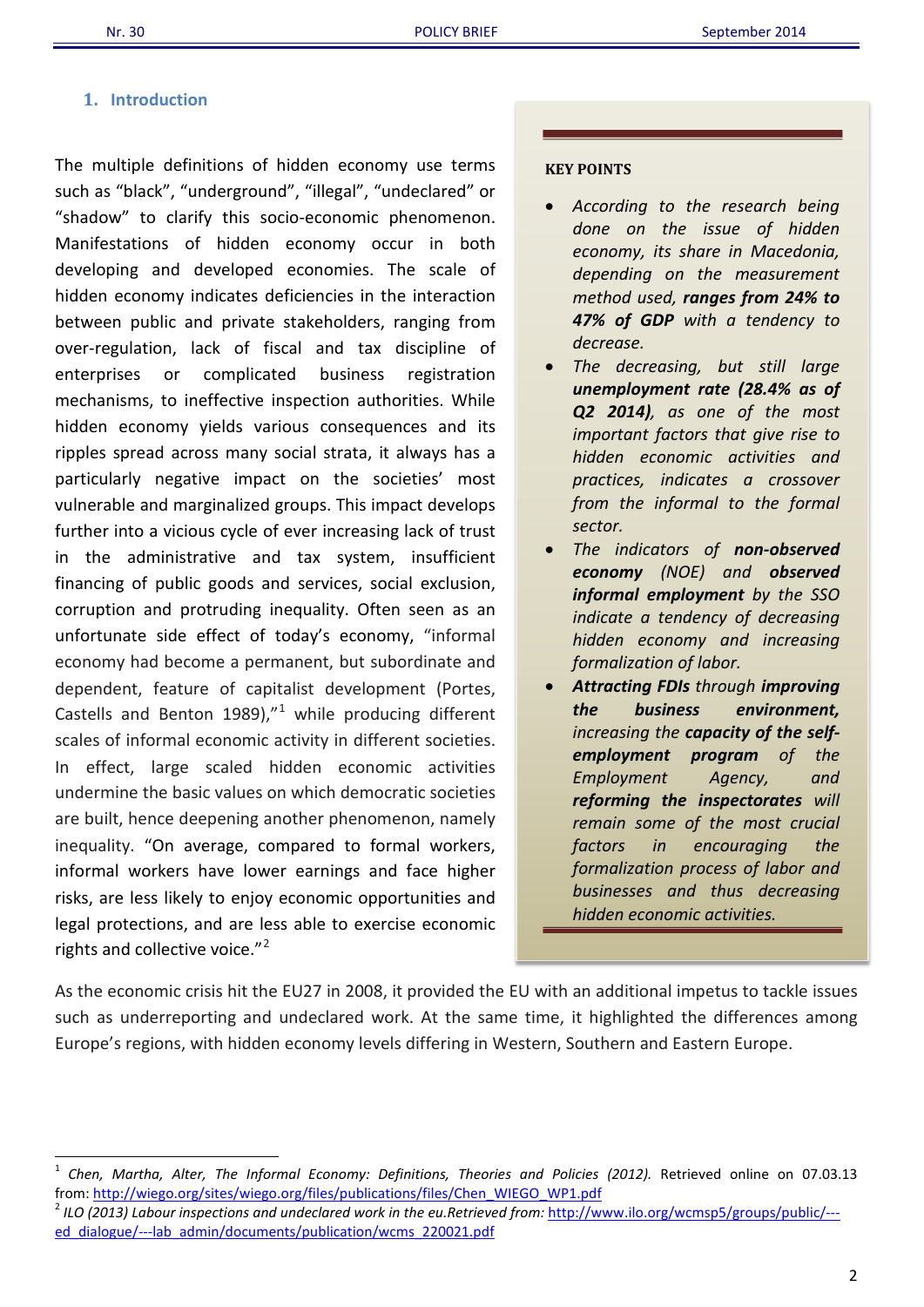As an EU candidate country, Macedonia must join the fight against hidden economy and ensure that its policies and measures follow EU's best practices, while at the same time looking for innovative solutions that are adjusted to the local context.

This policy brief provides an overview of the hidden economy in Macedonia, including some of its main causes and consequences. At the same time, it offers a macroeconomic overview of the characteristics considered to favor the prevalence of the hidden economy, while outlining the basic definitions and different hidden economy measurement methods. Furthermore, it reviews the latest policy developments in Macedonia in the area of hidden economy and delivers an outline of where this phenomenon is headed and what measures are, and should be taken, to tackle it.

# <span id="page-2-0"></span>**2. Definitions and Measurement Methods**

# *2.1 Definitions*

A wide variety of terms and definitions have been put forward by economists and policy makers throughout the relevant literature. The socio-economic phenomenon has been given a wide array of labels, including informal, shadow, hidden, or underground economy, with an even wider reference within each language. While all terms and definitions touch upon the same general matter of un-recorded economic activities, they each differ slightly depending on their purpose. For example the European Commission focuses more on undeclared work which defines it as "any paid activities that are lawful as regards their nature but not declared to public authorities, taking into account differences in the regulatory system of Member States."<sup>[3](#page-2-1)</sup> This definition covers diverse activities while excluding criminal activities. The World Bank's model of informality (Chen, 2012) identifies the causes (see Box 1) and composition (see Box 2) of the hidden economy. Some of the field's main authors, such as Schneider and Williams (2013, p. 23-27)<sup>[4](#page-2-2)</sup>, state that the shadow economy: "includes all **Box 1 - World Bank 2007 Model of Informality: Causes**

Causal Theory #1: Different Forms of *Exit* **• Opportunistic evasion:** 

- tax-evasion
- illegal activities
- avoidance of labour codes: unprotected workforce subcontracted production
- **Defensive evasion** in response to…
- burdensome state
- captured state
- weak state
- **Passive evasion and state irrelevance:**
- pre-modern or bazaar economy
- informal or non-state institutions

# Causal Theory #2: Different Forms of *Exclusion*

- **Labour market segmentation** prevents workers from getting formal jobs
- **Burdensome entry regulations** prevents enterprises from formalizing
- **Hiring practices of firms**—in response to excessive tax and regulatory burdens (Chen,2012)

market-based production of legal goods and services that are deliberately concealed from public authorities for the following reasons:

- to avoid payment of income, VAT or other taxes;
- to avoid payment of social security contributions;
- to avoid having to meet certain legal labor market standards, such as minimum wages, maximum working hours, safety standards, etc.; and

<span id="page-2-1"></span><sup>&</sup>lt;sup>3</sup> European Commission Communication COM(2007) 628 final. Retrieved from: [http://eur](http://eur-lex.europa.eu/LexUriServ/LexUriServ.do?uri=COM:2007:0628:FIN:EN:PDF)[lex.europa.eu/LexUriServ/LexUriServ.do?uri=COM:2007:0628:FIN:EN:PDF](http://eur-lex.europa.eu/LexUriServ/LexUriServ.do?uri=COM:2007:0628:FIN:EN:PDF)

<span id="page-2-2"></span><sup>&</sup>lt;sup>4</sup> Schneider, Friedrich; Williams, Colin "The Shadow Economy," The institute of Economic Affairs 2013 Retrieved on 01.06.2014 from:<http://www.iea.org.uk/sites/default/files/publications/files/IEA%20Shadow%20Economy%20web%20rev%207.6.13.pdf>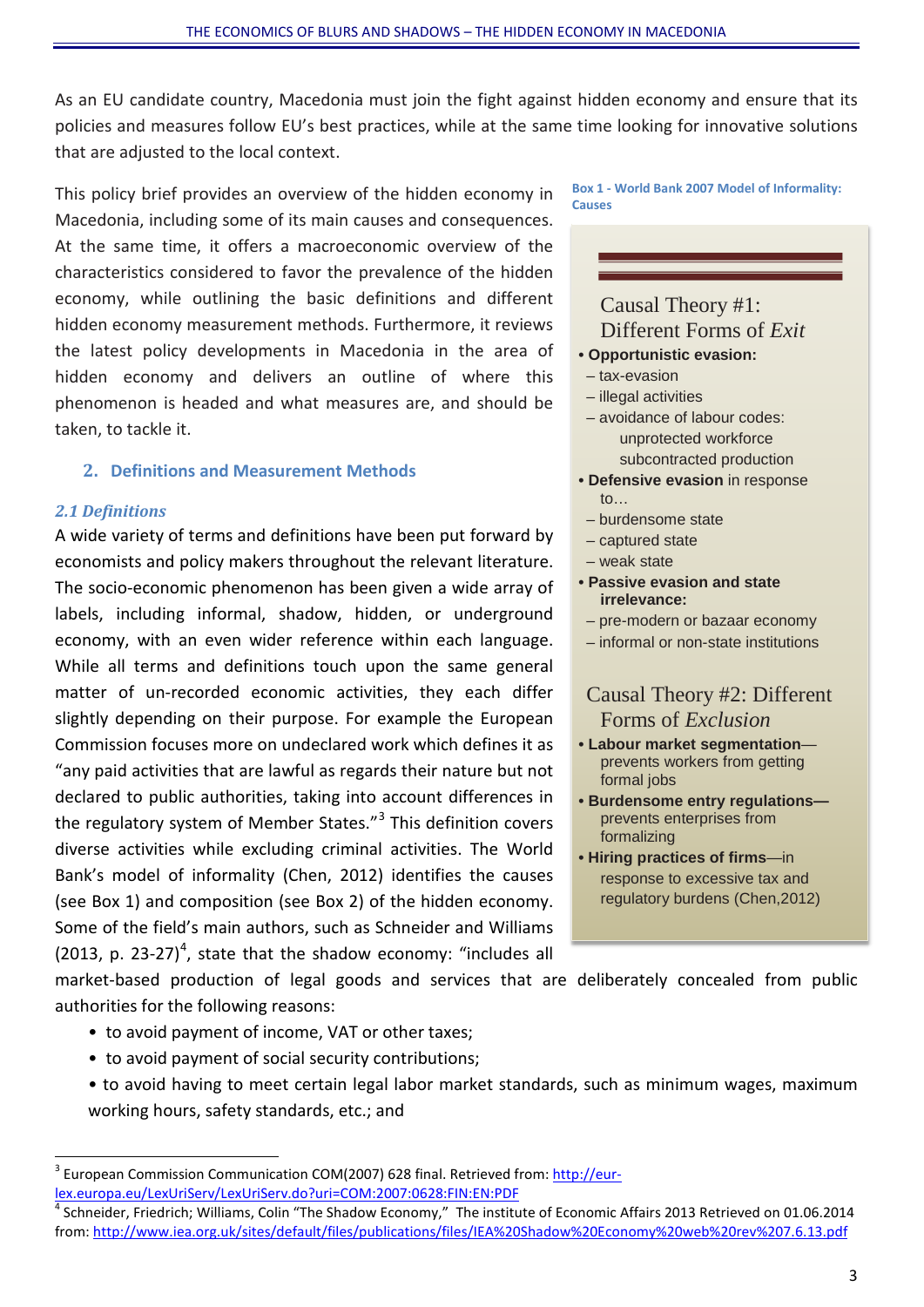• to avoid complying with certain administrative obligations" (p. 25)

Moreover, according to the Center for the Study of Democracy (CSD) the particular nature of the different economic activities can be organized into four economic sectors:

- **"official** economy (legal and reported);
- informal economy (legal, yet unreported). It includes home-made produce and domestic labor, unpaid voluntary work, some of the activities of the selfemployed and small businesses with no obligation to declare their activities, etc.; this is the so-called selfsubsistence economy;
- **illegal (black)** economy (illegal and unreported). It includes illegal activities or unlawful production of commodities, as well as economic activities carried out by illegal economic entities;
- **undeclared (gray)** economy (legal, yet un- or underreported). It includes un- or under-reporting the activities of legally-operating businesses, not registering the entire staff, as well as underreporting income. This concept also covers tax evasion and the avoidance of social and healthcare security payments."<sup>[5](#page-3-1)</sup>

**Box 2 - World Bank 2007 Model of Informality: Composition**

"Three Pairs" of Economic Agents

#### **• Labour:**

- with insufficient human capital to get formal job
- who quit formal job in order to: be their own boss, make more money, avoid taxes, and/or enjoy flexibility

# **• Micro-firms:**

- with no intention or potential for growth, hence no intention of engaging with state
- who are stymied by high barriers to entry

#### **• Firms:**

– who are avoiding taxation and other regulations

It is within the scope of this policy brief to use the terms "hidden economy" and "informal economy" in order to refer to the deliberate concealment of economic activities and will be used as synonyms throughout the policy brief.

# *2.2 Hidden Economy Measurement Methods*

There are several different methods (direct and indirect) for measuring the hidden economy. The most prominently used are listed in [Table 1.](#page-3-0)

<span id="page-3-0"></span>

| Table 1 - A list of most used methods for measuring hidden economic activity |  |
|------------------------------------------------------------------------------|--|
|------------------------------------------------------------------------------|--|

| <b>Direct approaches</b>                                                                         | Indirect approaches                                                                                                                                                                                                                          |
|--------------------------------------------------------------------------------------------------|----------------------------------------------------------------------------------------------------------------------------------------------------------------------------------------------------------------------------------------------|
| Representative studies of hidden economic<br>activity<br>Studies of time budgeting<br>Tax audits | Monetary methods<br>Income-expenditure discrepancy methods<br>Labour supply-demand discrepancy methods<br>$\bullet$<br>• Physical input (vs. official product) methods<br>(electricity consumption)<br>Multiple indicators - multiple causes |

<span id="page-3-1"></span> <sup>5</sup> Stefanov R, Tsanov M, "Reader with Best Practices in Monitoring the Hidden Economy," CRPM/CSD 2014, 161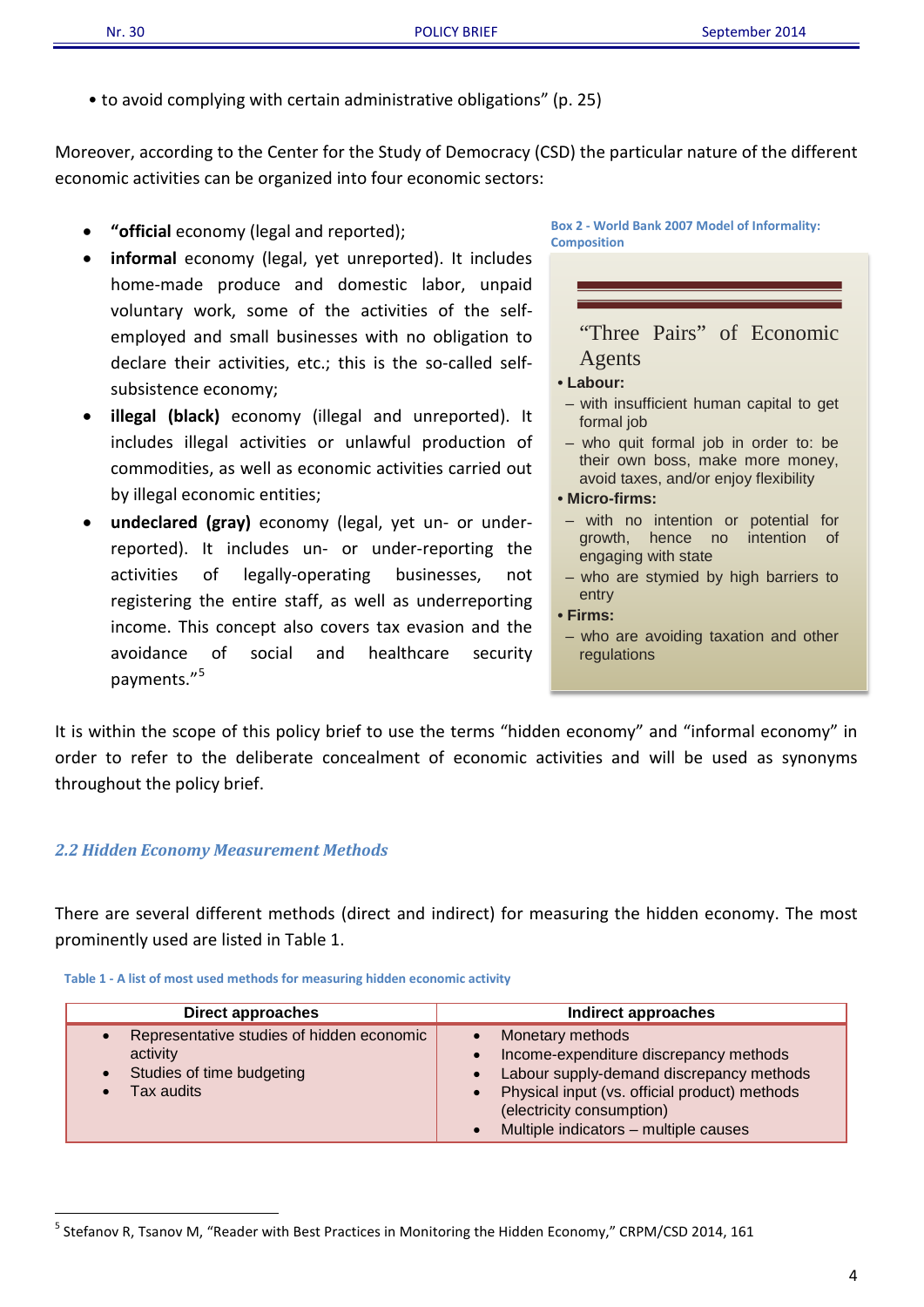In order to understand the discrepancy between the different measurement methods, a short comparison among the relevant methods, together with a look at their advantages and disadvantages, is shown in [Table 2.](#page-4-0)

<span id="page-4-0"></span>**Table 2 - Comparison of different hidden economy measurement methods** 

**Source[: http://journals.uran.ua/index.php/2225-6407/article/viewFile/16014/13630](http://journals.uran.ua/index.php/2225-6407/article/viewFile/16014/13630)**

| <b>Approach</b>                                                    | <b>Author, Country</b>                                                                                                                                                                                                                                                                                       | <b>Advantages</b>                                                                                                                                               | <b>Disadvantages</b>                                                                                                                                                                                            |
|--------------------------------------------------------------------|--------------------------------------------------------------------------------------------------------------------------------------------------------------------------------------------------------------------------------------------------------------------------------------------------------------|-----------------------------------------------------------------------------------------------------------------------------------------------------------------|-----------------------------------------------------------------------------------------------------------------------------------------------------------------------------------------------------------------|
| <b>Fiscal Audit</b>                                                | Internal Revenue<br>Service<br>(1963 USA.                                                                                                                                                                                                                                                                    | Comprehensive<br>results;<br>determination of insolvent<br>business sectors, markets;                                                                           | Sampling errors; measuring only the<br>part of shadow economy; revelation<br>moment results; un-readability of<br>results; difference of audits quality;<br>difficulties to separate real shadow<br>activities. |
| Survey/que<br>stionnaire                                           | Nogensen, H. K. et. all.<br>(19995) Denmark, Lithuanian<br>Institute of Free Market<br>(2013) Lithuania.                                                                                                                                                                                                     | Detailed information about<br>the structure<br>of<br>shadow<br>Possibility<br>economy;<br>to<br>classify the results by age,<br>economic activity, sex etc.     | Results of lower reliability; lack of<br>openness of respondents; complexity<br>of survey structure; discomfort to tell<br>about<br>unfair<br>activities;<br>false<br>perception of the terms                   |
| <b>Discrepancy</b><br>between<br>national<br>expense<br>and income | Tiho, Y., Hyun, J. K.<br>(1998) Korea, Taiwan.                                                                                                                                                                                                                                                               | Simplicity<br>if<br>method;<br>availability of statistics, simple<br>methodology.                                                                               | Errors in national accounts methods<br>does not reveal the real situation of<br>shadow economy.                                                                                                                 |
| <b>Labor force</b><br>approach                                     | Nastav, B., Bojnec, S.<br>(2007) Slovenia, Croatia.                                                                                                                                                                                                                                                          | Attractiveness of theoretical<br>methodology; Research about<br>labor market.                                                                                   | Discrepancies in labor force can be<br>influenced by other factors; people<br>can work in both markets; method<br>results are not reliable.                                                                     |
| <b>Transaction</b><br>approach                                     | Feige, E.L. (1996); Schneider,<br>F., Enste, D. (1999) Canada,<br>Germany, USA                                                                                                                                                                                                                               | Application and attractiveness<br>of theoretical methodology<br>part                                                                                            | Inaccessibility of statistical data,<br>critics of base year, when shadow<br>economy does not exist.                                                                                                            |
| <b>Electricity</b><br>consumptio<br>n method                       | Originally<br>developed<br>by<br>Kaufmann,<br>D.<br>and<br>Kaliberda, A. (1996). Kyle,<br>S., et al (2001) Bulgaria;<br>Garvanlieva, V., Andonov, V.,<br>Nikolov,<br>M.<br>$(2012)$ ,<br>Macedonia.                                                                                                          | Availability of statistics; one of<br>the best physical approaches;<br>elasticity between electricity<br>consumption and GDP is close<br>to 1.                  | Usage of other energy resources;<br>impact of technical and technological<br>progress, difference of elasticity in<br>various countries; inaccuracy of<br>method.                                               |
| <b>Currency</b><br>demand/m<br>onetary<br>approach                 | First used by Cagan, P.<br>(1958). Later improved by<br>Tanzi, V. (1983) JAV.<br>Chatterjee, S., et al (2006)<br>India                                                                                                                                                                                       | One<br>of<br>the<br>used<br>most<br>applicable<br>methods;<br>Availability of statistics                                                                        | The assumption of single factor $-$<br>currency; shadow economy is not<br>implemented only in form of cash;<br>Critics of base year without shadow<br>economy,; complexity of assessment<br>of money velocity.  |
| <b>MIMIC</b><br>approach                                           | Schneider, F., Enste,<br>D.<br>(2000) the majority<br>0f<br>countries; Klaric, V. (2011)<br>Croatia; Naraskeviciute, V.<br>Dauksaite,<br>A.<br>$(2013)$ ,<br>Lithuania,<br>Ukraine;<br>Dell'<br>Anno, R, (2003, 2007) Italy<br>Portugal. ; Garvanlieva, V.,<br>Andonov, V., Nikolov, M.<br>(2012), Macedonia | Inclusion of more than one<br>cause; application of many<br>authors in many countries;<br>evaluation of causes and<br>indicators;<br>comprehensive<br>approach. | Possibility for dominance of single<br>variable; large amount of data;<br>results depend on chosen causes;<br>need of base year.                                                                                |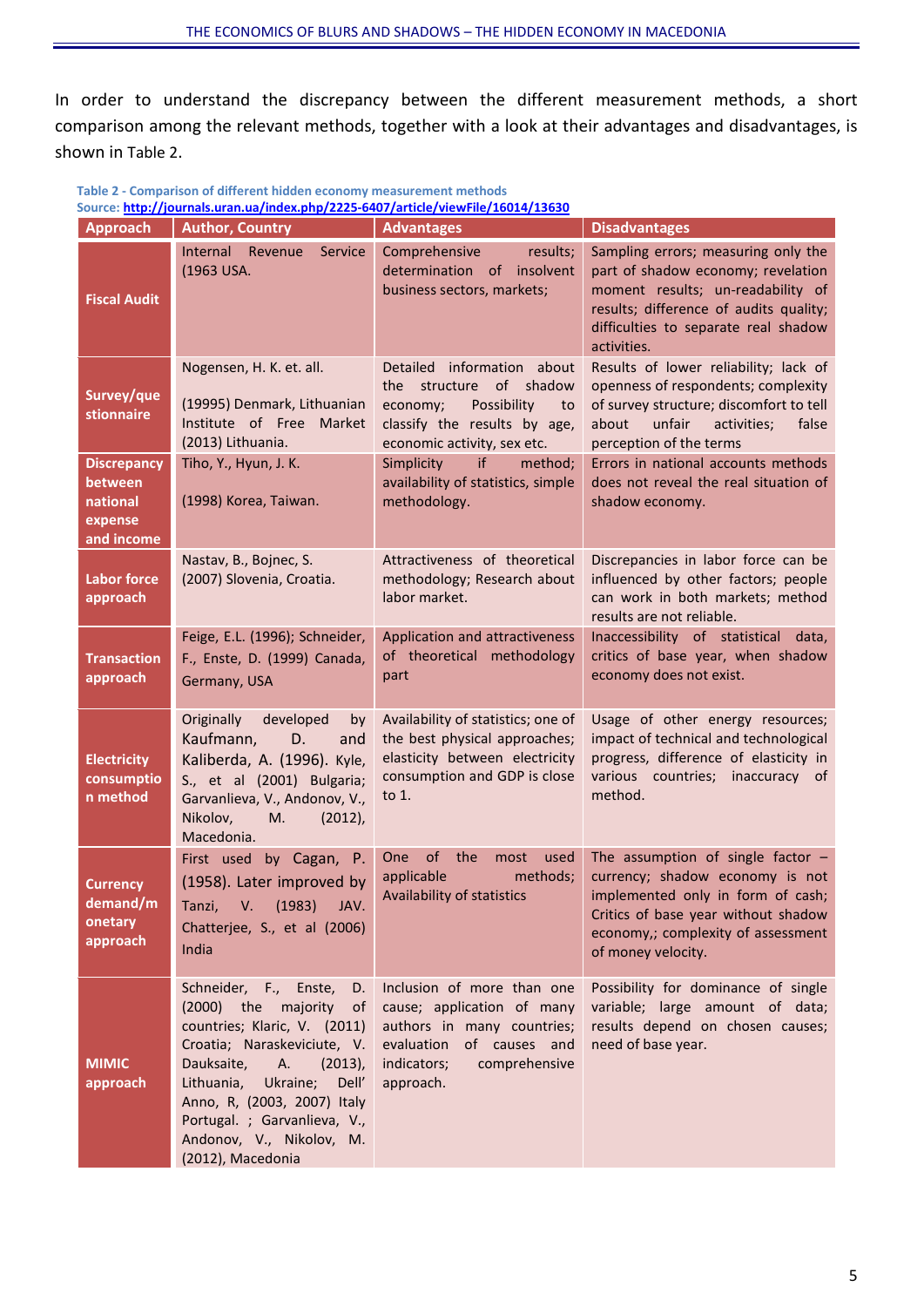In the case of Macedonia there is a prevalence of **indirect methods** of measuring the hidden economy. On one hand, most researchers and institutions have been focusing their attention to the two-sector dynamic general equilibrium model<sup>[6](#page-5-2)</sup>, Electricity Consumption Method (ECM)<sup>[7](#page-5-3)</sup>, Multiple Indicators -Multiple Causes (MIMIC)<sup>[8,](#page-5-4)[9](#page-5-5)</sup>, and the national Labor Force Surveys (LFS) of the State Statistical Office as well as the supply-demand method of using adjustments of national GDP for non-exhaustiveness as a measure of estimating the non-observed economy (NOE). **Direct methods**, on the other hand, have been represented by intermittent country-level direct population surveys<sup>[10](#page-5-6)</sup>, and enterprise surveys<sup>[11](#page-5-7)</sup>.

#### <span id="page-5-0"></span>**3. Macroeconomic Overview Macedonia**

According to the National Bank of Macedonia's (NBRM) latest estimates, the GDP in Q1 of 2014 has increased by 3.9 % [\(Figure 1\)](#page-5-1). NBRM's forecasts are that GDP growth for 2014 will be maintained at 3.7% with a potential of further growth of 4.4% in 2015. NBRM forecasts inflation for 2014 to be held at 1%, thus encouraging consumer spending. On the other hand, SSO registered a deflation of 0.2% in June 2014, which might negatively affect government

<span id="page-5-1"></span>



revenues in the long run. Despite these new figures, the inflation in Q1 2014 was 0.6% and the uncertainties enveloping the conflicts in Iraq and Ukraine, as well as the recent regional floods, will put inflationary pressure on food and energy prices and keep the inflation rate at a stable and acceptable level.

Government deficit is forecasted at 3.5% in 2014 (decrease from 4.1% in 2013). This fiscal stimulus will be most notably used in construction and large infrastructural projects that generate secondary effects in the economy by impacting dozens of economic branches and increasing employment. This stimulus is visible and has led to increase in gross capital formation mainly attributed to construction works (65.7%) and machinery and equipment (30.5%). Industrial output has also soared by 9.7% (May 2014 est.) on an annual basis corresponding with increased employment in industry by 6.7%.<sup>[12](#page-5-8)</sup> Furthermore, as of May 2014<sup>[13](#page-5-9)</sup>, the deposits from households and enterprises increased by 8.5% on an annual basis which sum up to 4.3 billion EUR. Accordingly, in May 2014 there was an

<span id="page-5-2"></span> <sup>6</sup> Elgin, C. and Öztunali, O. (2012) *Shadow Economies around the World: Model Based Estimates*. Istanbul: Bogazici University, Department of Economics.

<span id="page-5-3"></span><sup>7</sup> Garvanlieva, V., Andonov, V., Nikolov, M. (2012) *Shadow Economy in Macedonia*. Skopje: Center for Economic Analyses  $8$  Ibid,

<span id="page-5-5"></span><span id="page-5-4"></span><sup>9</sup> Schneider, F., Buehn, A. and Montenegro, C. (2010) *Shadow Economies All over the World. New Estimates for 162 Countries* 

<span id="page-5-6"></span>from 1999 to 2007. Policy Research Working Paper 5356. Washington D.C.: World Bank Group.<br><sup>10</sup> Stankovic, M. and Stankovic, B. (2012). Social and economic aspects of the shadow economy in the Republic of Macedonia: A study. Social Science Research Network [Online]. Available from: http://ssrn.com/abstract=2162922 (Accessed 30 June 2014).<br><sup>11</sup> World Bank. (2014) *Enterprise Survey 2013. Country Profile Macedonia*. Washington D.C.: World

<span id="page-5-8"></span><span id="page-5-7"></span>

<span id="page-5-9"></span><http://nbrm.mk/?ItemID=B9701F65DF112443A3220275D11AC18E>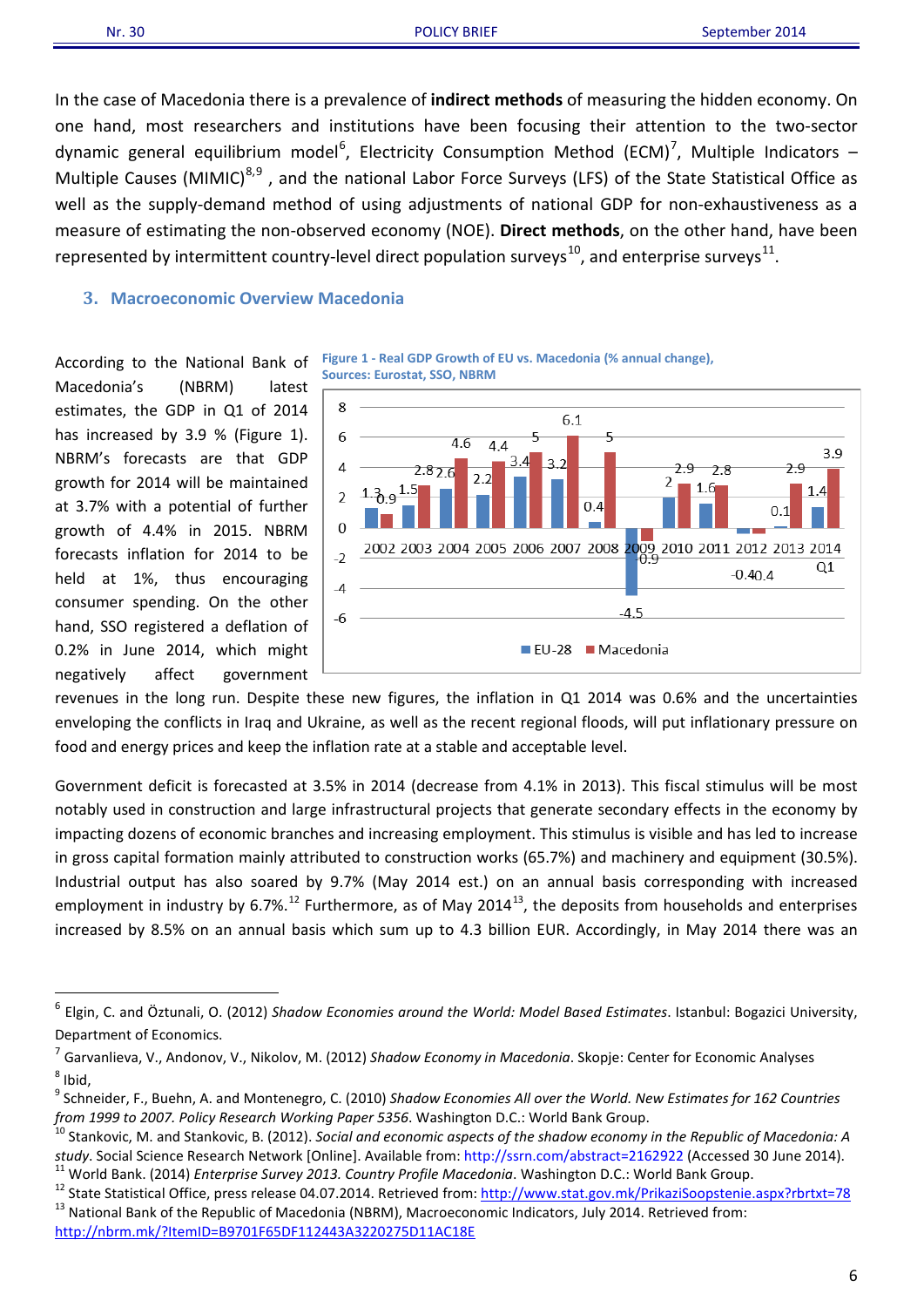increase in total credit growth of 7.6% (above NBRM's forecast of 7.3 %) on an annual basis. This is an indication that savings have finally encouraged additional lending by banks.

Moreover, while Macedonia continues to have a fiscally stable and increasingly export-oriented economy due partly to the drastic annual increase in exports especially from the Foreign Direct Investment (FDI) companies, the FDI as a whole remains modest since the onset of the crisis, ending up with EUR 251 mln in 2013 and 87 mln in Q1 2014. In order for Macedonia to be able to change its exports structure towards larger added value goods, a significant increase in FDI is needed in the following period. According to the Chief Executive Officer of the Directorate for Technological Industrial Development Zones (TIDZ), Viktor Mizo, **the exports coming from these zones have amounted to 25% of total exports in 2013 and are expected to surpass 30% of total exports by the end of 2014**. [14](#page-6-0) Clustering FDI is important for speeding up structural transformation and so is technological spillover from one company to the **Figure 2 - Unemployment Rate in Macedonia (in %)– Source: SSO**

broader sector or even across sectors.<sup>[15](#page-6-1)</sup> Enabling technology to spread from TIDZ to the rest of the economy will play an instrumental role in the structural transformation of the economy.

Furthermore, the labor market continues to be affected by its inherited structural unemployment from the early 1990s. **As of Q2 2014, unemployment is 28.4% (272.115), with a tendency to decrease further**. Despite a significant decrease **(37.2%** 



**in 2004)**, unemployment, especially at this scale, represents one of the most significant factors in generating hidden economic activities. Even within the context of the economic crisis of 2008, the unemployment rate has decreased by only 6.5% in the following years, showing an increased capacity of the Macedonian economy to absorb new workers and consequently offer better conditions for them to crossover from the informal to the

formal economy. Despite the successful strategies of lowering the Figure 3 - Barriers to Doing Business. unemployment rate, the total longterm unemployment each year since 1996 remains above 80% (82.1%, 2012 est.). Similarly youth unemployment remains high, at 54.6% of total unemployment in March 2014, with a tendency to decrease further. In contrast, total, long-term unemployment (as % of total unemployment) and youth unemployment in EU28 countries in May 2014 was 10.4%, 48.7% (Q1.

<span id="page-6-2"></span>

|  |  |  |  | he most problematic factors for doing business |
|--|--|--|--|------------------------------------------------|
|  |  |  |  |                                                |

| Poor work ethic in national labor force 11.6 |  |
|----------------------------------------------|--|
|                                              |  |
|                                              |  |
|                                              |  |
|                                              |  |
|                                              |  |
|                                              |  |
|                                              |  |
|                                              |  |
|                                              |  |
|                                              |  |
|                                              |  |
|                                              |  |
|                                              |  |



<span id="page-6-0"></span><sup>14</sup> "The foreign Investors increase the exports" Kurir, 22.07.2014. Retrieved from:<br>http://kurir.mk/makedonija/ekonomija/166096-Stranskite-investitori-go-zgolemuvaat-izvozot

<span id="page-6-1"></span><sup>&</sup>lt;sup>15</sup> IMF Country Report No. 13/179 (p. 12-15). Retrieved from:<http://www.imf.org/external/pubs/ft/scr/2013/cr13179.pdf>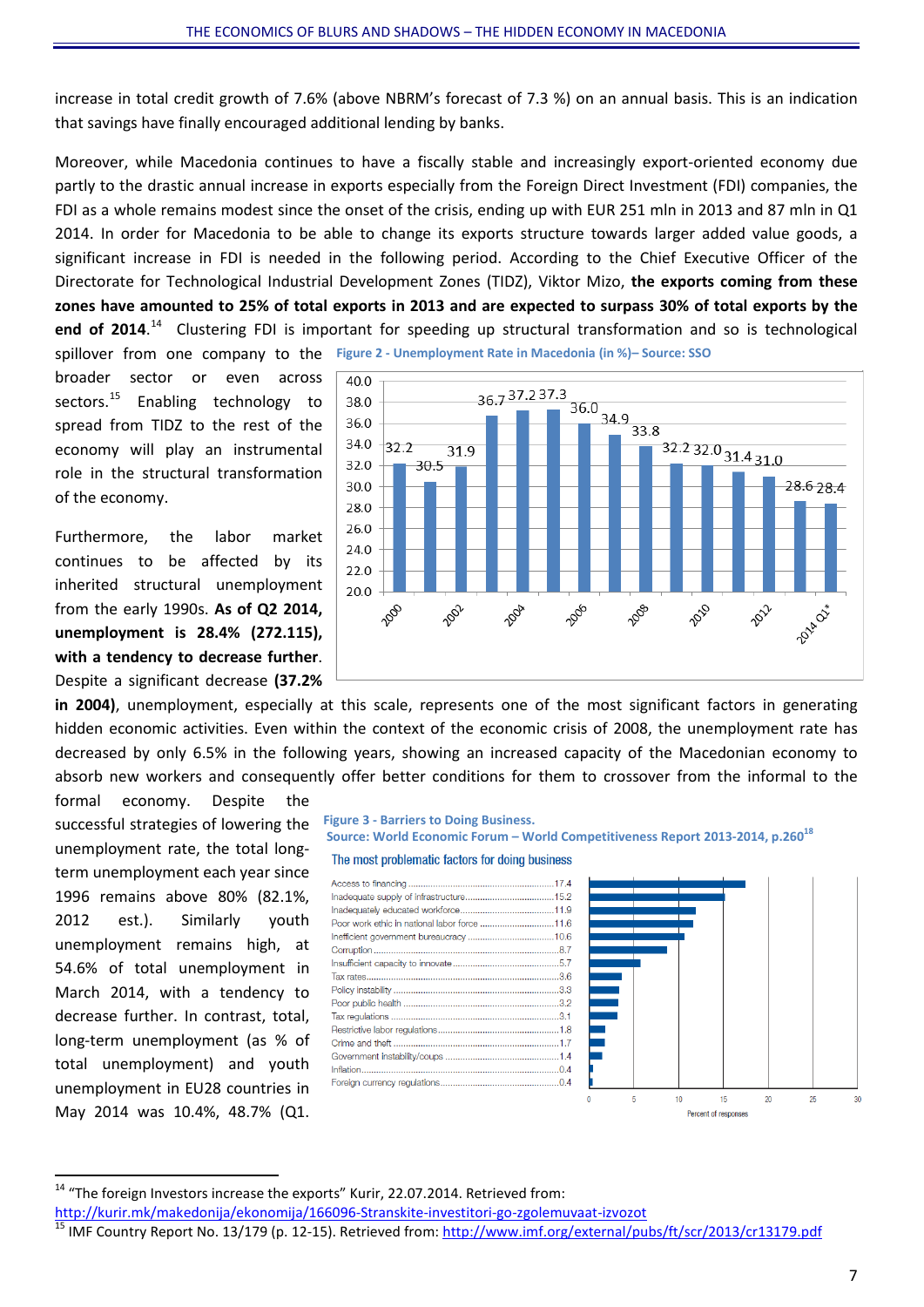# 2014), 22.2% respectively.[16](#page-7-1)

The fluctuations in labor productivity can be explained by its three main factors: investment, saving in physical capital and new technology and human capital. The latest figures from the Ministry of Finance (as of Q4 2013) **show a disturbing tendency of decreasing labor productivity** (-0.9% in Q4 2013), followed by a decrease of real gross wages (-0.5% Q4 2013).<sup>[17](#page-7-2)</sup> Additionally, as indicated in the World Competitiveness Report 2013-2014 (See [Figure 3\)](#page-6-2), there are other factors that influence labor productivity in Macedonia such as inadequately educated workforce and poor work ethics among the national labor force<sup>[18](#page-7-3)</sup>. Therefore, labor productivity figures and factors should be closely monitored in the near term, in order to avoid long-term market inefficiencies and thus increased participation in the informal sector.

# **4. Level of Hidden Economy – Macedonia**

<span id="page-7-0"></span>During the past 24 years, the Macedonian economy has faced a strong development of SMEs, which led to the adoption of a variety of new, often confronting and vague, measures and policies, especially within the economic legislative. This, in effect, gave rise to the hidden economy in the country. Up until 2007, overburdening with taxes and contributions has hampered the business environment and gave further impetus to the already rising hidden economic activities. The progressive personal tax system (15%, 18% and 24%), depending on the realized income, produced incentives for employers and employees to underreport their income and activities or even to go as far as not to declare their economic activity as a whole. By working outside of the formal economy, individuals can avoid taxes, social security payments, derail paperwork, and bypass labor and tax regulations. As research (AT Kerney, 2014) has shown a strong correlation between the country's tax rate and its scale of hidden economy, the GoM in 2007 and 2008 decided to adopt a flat tax rate system, where personal income taxes were lowered to 12% in 2007 and 10% in 2008 across the board for all income groups. Even though the hidden economy remains high, the effects<sup>[19](#page-7-4)</sup> of this particular measure are increased tax discipline, increased simplicity of the tax system, improved business environment, increased

attractiveness for FDIs, increased contributions to the budget, and overall decrease in the rate of hidden economic activities.

According to the Public Revenue Office (PRO) the hidden economy is especially present within the industry and services sectors where transactions are customarily performed with cash in-hand payments. More specifically, it is present within the following sectors: [20](#page-7-5)

- Construction
- Hospitality

<span id="page-7-6"></span>

 $^{16}$  Eurostat News Release, 01.07.2014, Euro Indicators May 2014. Retrieved from:

<span id="page-7-2"></span>

<span id="page-7-1"></span>[http://epp.eurostat.ec.europa.eu/cache/ITY\\_PUBLIC/3-01072014-AP/EN/3-01072014-AP-EN.PDF](http://epp.eurostat.ec.europa.eu/cache/ITY_PUBLIC/3-01072014-AP/EN/3-01072014-AP-EN.PDF) 17 Ministry of Finance of RM, Quarterly Economic Report Q4 2013. Retrieved from: [http://www.finance.gov.mk/files/u1/K-4-](http://www.finance.gov.mk/files/u1/K-4-2013_mk.pdf)<br><sup>17</sup> Ministry 2013\_mk.pdf<br><sup>18</sup> World Economic Forum (WEF), Global Competitiveness Report 2013-2014. Retrieved from:

<span id="page-7-3"></span>

<span id="page-7-4"></span>[http://www3.weforum.org/docs/WEF\\_GlobalCompetitivenessReport\\_2013-14.pdf](http://www3.weforum.org/docs/WEF_GlobalCompetitivenessReport_2013-14.pdf) , p. 260<br><sup>19</sup> Garvanlieva, V., Andonov, V., Nikolov, M. (2012) *Shadow Economy in Macedonia*. Skopje: Center for Economic Analyses. Retrieved from:

[http://www.cea.org.mk/documents/studii/CEA%20SHADOW%20ECONOMY%20IN%20MACEDONIA%20FINAL\\_4.pdf](http://www.cea.org.mk/documents/studii/CEA%20SHADOW%20ECONOMY%20IN%20MACEDONIA%20FINAL_4.pdf)<br><sup>20</sup> Bublie Bovenue Office (BBO), "How to protect ourselves from and act against the groy economy" 01.02.2010, Betri

<span id="page-7-5"></span>Public Revenue Office (PRO), "How to protect ourselves from and act against the grey economy" 01.02.2010. Retrieved from: [http://www.ujp.gov.mk/files/attachment/0000/0071/ISBN\\_978-608-4592-02-](http://www.ujp.gov.mk/files/attachment/0000/0071/ISBN_978-608-4592-02-0_Brosura_Kako_da_se_zastitime_i_deluvame_protiv_sivata_ekonomija_2010_08-7104_1.pdf)

<sup>0</sup> Brosura Kako da se zastitime i deluvame protiv sivata ekonomija 2010 08-7104 1.pdf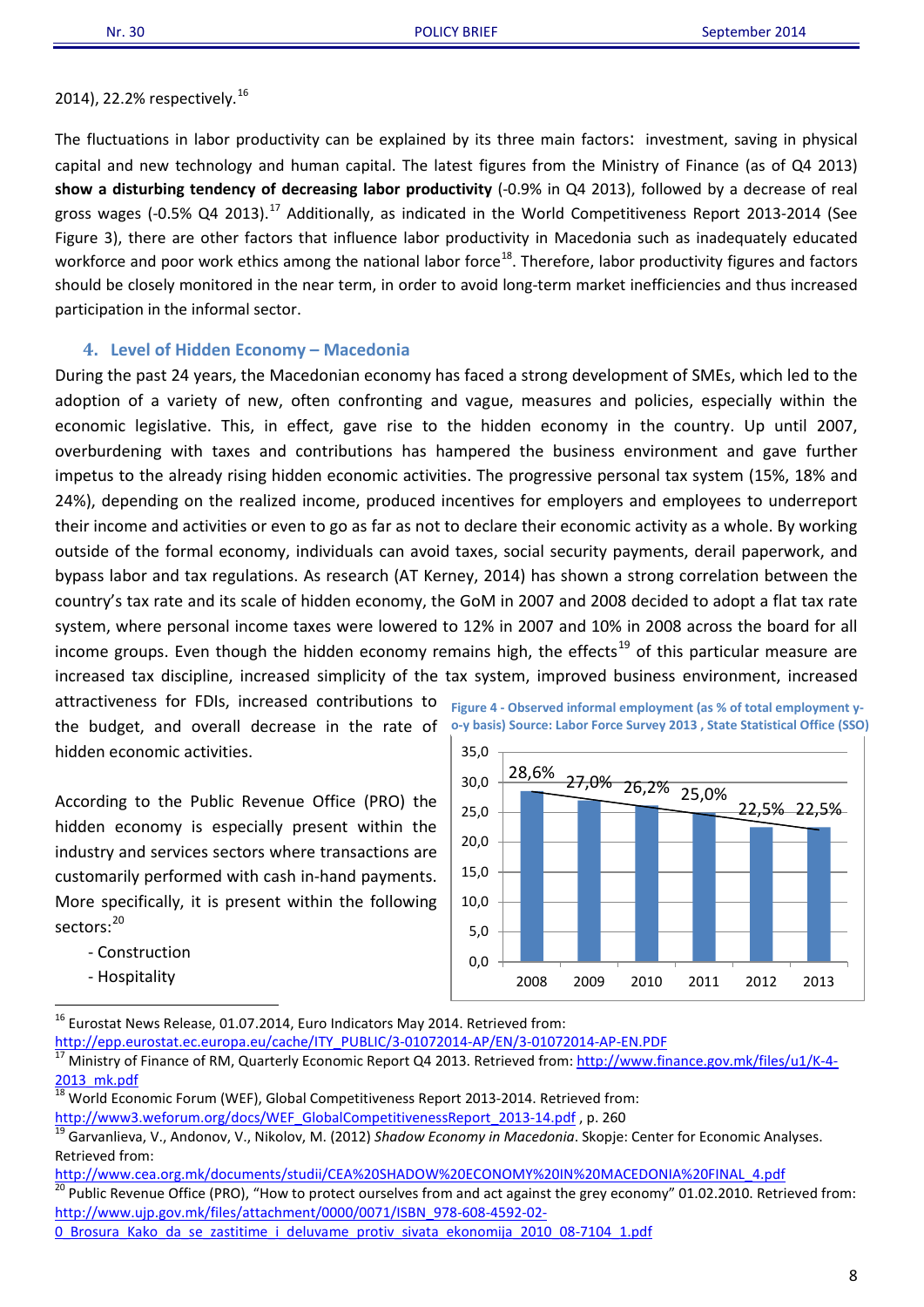- Transport
- Trade within the green bazaars
- Textile industry
- Vehicle maintenance
- Household maintenance
- Furniture production
- Paintworks
- Cosmetic services
- Other handicraft works
- Real estate rental
- Translation services and professor services
- Hardware and software maintenance services etc.

According to CEA (2009) the handicraft economy represents a significant part of the non-industrial economic activities that are usually used by households. CEA analyzed sectors such as additional education, cleaning services, motor vehicle services, home maintenance, green markets, hair style and make up services, software and hardware services, cutting firewood and fortune tellers. The conclusion was that households spend on average 22.8% of their income in the handicraft economy, which, as indicated by the PRS is part of the informal economy. For instance, the research indicated that households annually spend 41.645 MKD on the green markets, an amount that equals almost two average Macedonian net salaries (21.175 MKD according to SSO for Apr. 2014).

Depending on the used method, for Macedonia the hidden economy estimates range from 24% of GDP by using the ECM method (Electricity Consumption Method) (CEA, 2012), 30% of GDP according to the Ministry of Economy (using LFS estimates presented by Novkovska, 2013<sup>21</sup>), to a staggering hidden economy estimate of 46.9% (CEA, 2011) as a share of GDP by using the MIMIC method (Multiple Indicator Multiple Causes). Taking aside the discrepancy between the results produced by these methods they all show that the share of hidden economy is substantial and steps will have to be taken in the direction of tackling it, while also utilizing the right approach to long-term monitoring of the hidden economy in Macedonia.

According to the Labor Force Survey 2013 conducted by the SSO, the observed informal employment as a percentage of the total employment as of 2013 stands at 22.5% [\(Figure 4\)](#page-7-6). SSO uses observed informal employment to encompass all undeclared employees (those without social and legal protection coverage), regardless if they work in: regular firms, un-registered or un-incorporated entities, own-account enterprises or in the household sector. What is noticeable is the decreasing trend of the observed informal employment over the past few years, an indication of labor crossover towards formalization of employment. Given the recent economic crisis and its prolonged impact, fears over an

<span id="page-8-1"></span>



increase in undeclared economy emerged. However, despite an insignificant rise in undeclared economy in the

<span id="page-8-0"></span><sup>&</sup>lt;sup>21</sup> Novkovska, B. (2008) Measuring Non-standard and Informal Employment in the Republic of Macedonia. Paper presented at the workshop *Measurement Informal Employment in Developed Countries WIEGO*, Kennedy School of Government, Harvard University, 31 October – 1 November 2008. Retrieved from:

[http://wiego.org/sites/wiego.org/files/publications/files/Novkovska\\_Measuring\\_informal\\_empl\\_Macedonia.pdf](http://wiego.org/sites/wiego.org/files/publications/files/Novkovska_Measuring_informal_empl_Macedonia.pdf)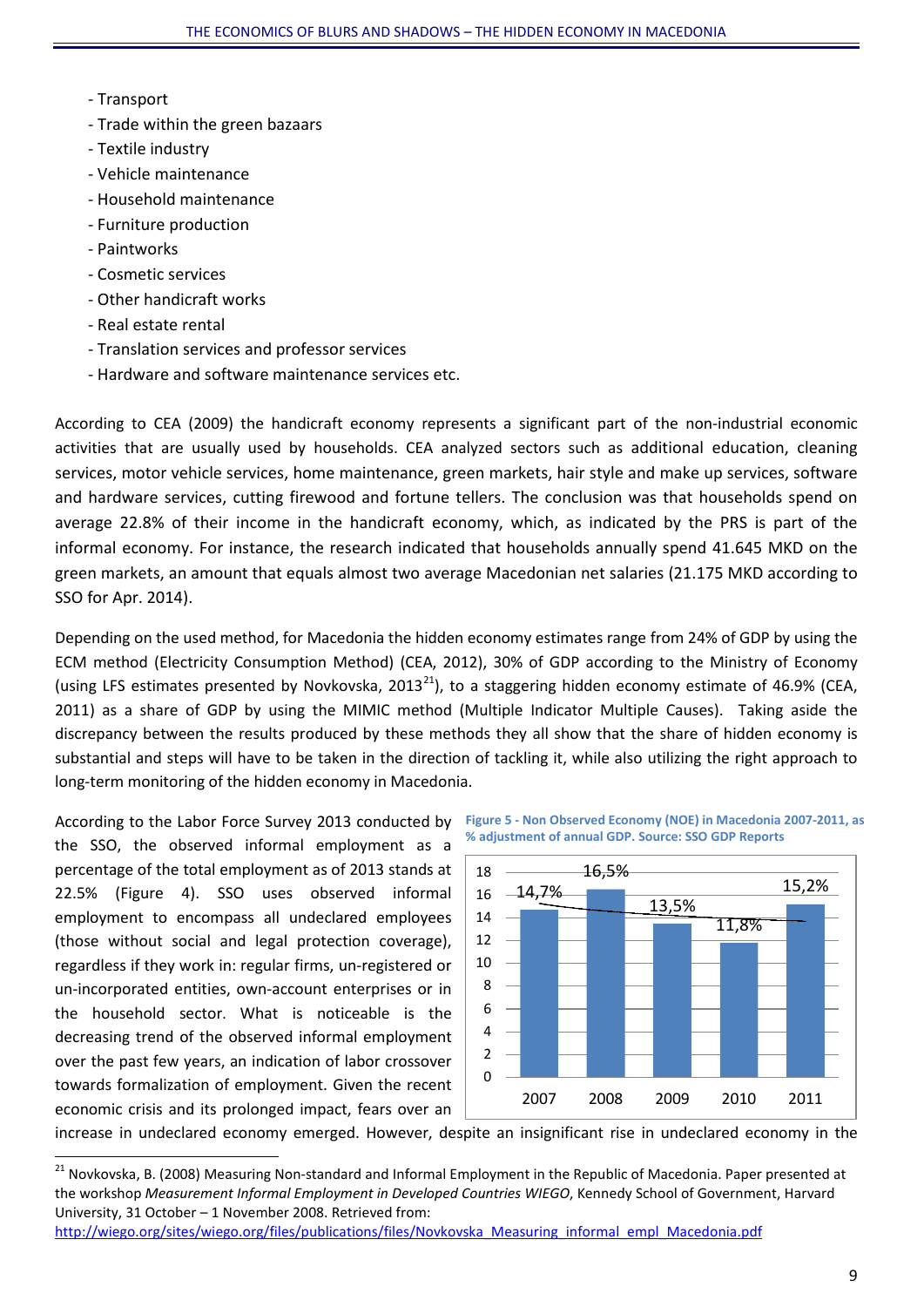period of 2008-2009, by using estimates from Schneider's (2012) Multiple Indicators Multiple Causes (MIMIC) measurement method, it has been concluded that "the current economic crisis has not reversed the previous trend of an ongoing incremental decline in the size of the undeclared economy as a proportion of GDP."[22](#page-9-2)

Additionally, the SSO has also detected a decrease in Non-Observed Economy (NOE) as can be seen in [Figure 5.](#page-8-1) NOE refers to all productive activities that cannot be enveloped by the by the basic data sources which are utilized for assembling national accounts. These activities include: underground, informal (including activities performed by households aimed at their own final use) illegal, and other activities which are omitted due to deficiencies within the basic data collection.

In accordance with the data provided by the NBRM the average participation of cash in the money mass of the country in the period of 2001-2010 was set at a staggering 44%. According to NBRM In 2012, 79% of the value of total transactions performed with payment cards were attributed to cash withdrawals from ATMs<sup>[23](#page-9-3)</sup>. Cash provides anonymity during payment transactions and cannot be tracked thus becoming a powerful tool and stimulator of hidden economy. Prevalence of cash on the other hand, due to lack of judicial protection of business entities, avoidance of obligations among economic entities, inefficient reimbursement mechanisms conditions the companies to demand and fulfill payments by using cash<sup>[24](#page-9-4)</sup> (Nenovski, 2012).

# **5. Actions against hidden economy: EU and local level**

<span id="page-9-0"></span>An array of approaches and policy measures is available for the purpose of tackling the hidden economy. They are generally preconditioned by the understanding of the underlying causes of hidden economic activities and hence, can be divided into two main approaches.

- A **neo-liberal approach** argues that the undeclared economy is a direct result of high taxes, over-regulation of the economy and too much government interference in the realm of welfare provision. Therefore, economies should pursue tax reductions, deregulation and minimal state intervention to prevent the growth of undeclared economy.
- A **social democratic** approach argues that the undeclared economy is a by-product of the deregulation of economies and reductions in state welfare provision, and that one should therefore bolster state expenditure on the labour market and welfare provision to tackle the undeclared economy.<sup>[25](#page-9-5)</sup>

# **5.1 EU level**

<span id="page-9-1"></span>Williams and Rennoy (2013) maintain that "there is a strong correlation between larger undeclared economies and underregulation (rather than over-regulation). The types of austerity measures pursued, therefore, are strongly correlated with the size and growth of undeclared economies."<sup>[26](#page-9-6)</sup> Policy measures and actions taken for the purpose of tackling the hidden economy often follow the above mentioned approaches. Therefore, most EU28 countries accept the social democratic approach, through enforcing welfare policies and labor market measures.

<span id="page-9-2"></span><sup>&</sup>lt;sup>22</sup> Colin C. Williams, Piet Rennoy, (2013) "Tackling undeclared work in 27 European Union Member States and Norway: *Approaches and measures since 2008*." **(Eurofound, 2013, p.5**) Retrieved on 22.04.2014 from: <http://www.eurofound.europa.eu/publications/htmlfiles/ef13243.htm>

<span id="page-9-4"></span>

<span id="page-9-3"></span><sup>23</sup> [http://www.nbrm.mk/WBStorage/Files/WebBuilder\\_Prezentacija\\_Strategija\\_PS\\_2013\\_2017.pdf](http://www.nbrm.mk/WBStorage/Files/WebBuilder_Prezentacija_Strategija_PS_2013_2017.pdf) , p.20<br><sup>24</sup>Nenovski, Tome; (2012) "The Grey Economy in Macedonia: Macroeconomic Aspects, Implications and Possible Problem Solutions", (20 Journal of Sustainable Development, Vol. 5, Issue 10, March 2014. Retrieved from:

<span id="page-9-5"></span><http://www.fbe.edu.mk/JoSDv10.pdf><br><sup>25</sup> Colin C. Williams, Piet Rennoy, (2013) "Tackling undeclared work in 27 European Union Member States and Norway: *Approaches and measures since 2008*." **(Eurofound, 2013, p.25**) Retrieved on 22.04.2014 from: <http://www.eurofound.europa.eu/publications/htmlfiles/ef13243.htm>

<span id="page-9-6"></span><sup>26</sup> Ibid.**,** p.29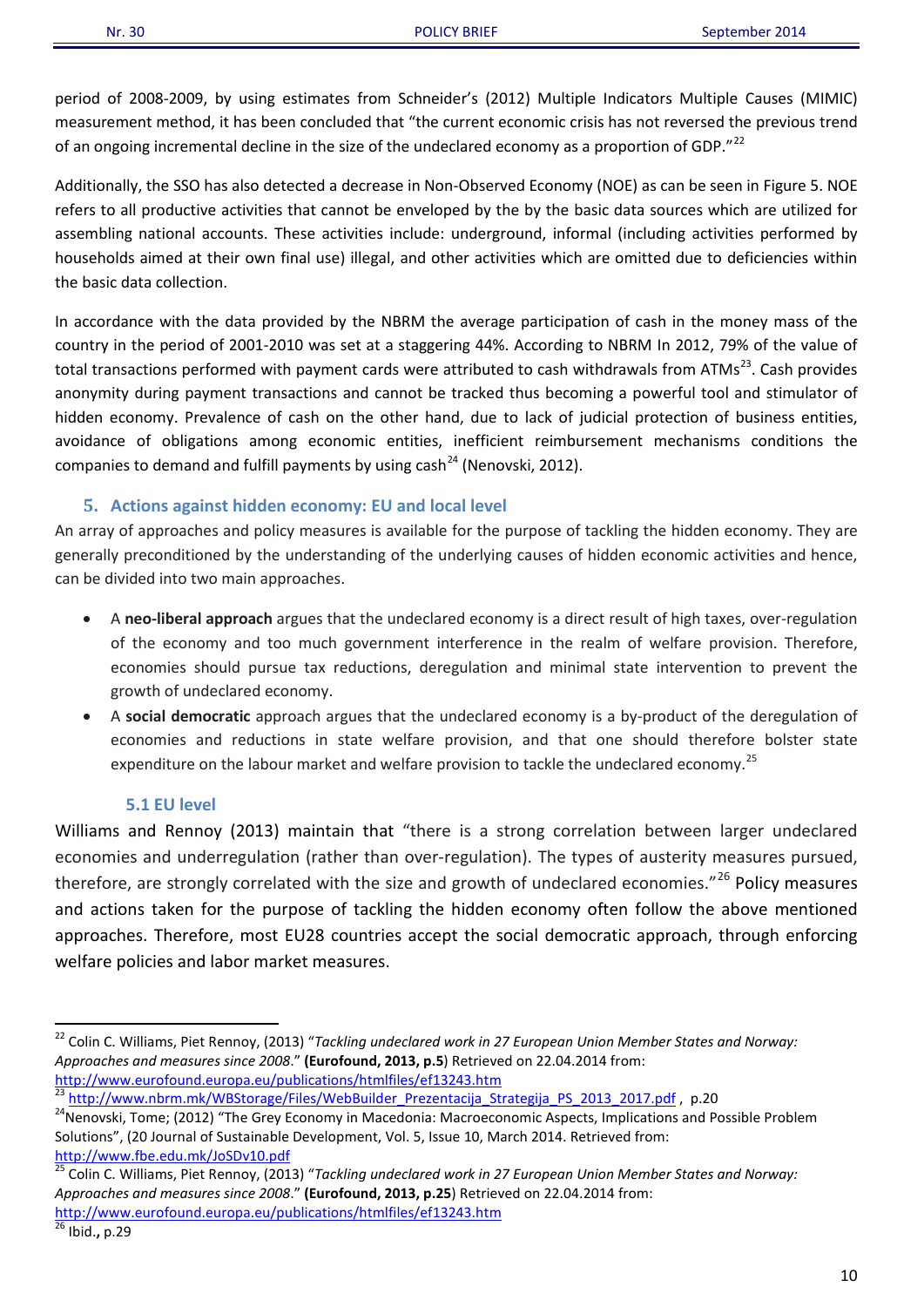According to Schneider (Schneider, 2012), despite a small increase during the economic downturn of 2008 and 2009, most EU28 countries are witnessing a continuous decrease of the informal economy ranging from 22.3% of GDP in 2003 to 18.4% in 2012. The year 2013 has seen the lowest level of EU hidden economy within the past 10 years, with an average of "18.5 per cent of economic activity."<sup>27</sup>Though small, the increase did point out an interesting matter regarding the distribution of hidden economy among the EU MS. It introduced the so-called "three-lane road"<sup>[28](#page-10-2)</sup> by placing the differences among Europe's regions under the spotlight. Specifically, it showed that the post-crisis recovery and decrease of the hidden economy developed differently in Western, Eastern and Southern Europe.<sup>[29](#page-10-3)</sup>

While differences among regions persist and, for instance, Eastern Europe's "shadow economy is much larger in relation to the size of the official economy than in Western Europe."<sup>[30](#page-10-4)</sup> EU's policy makers are actively addressing the issue by employing various actions. Such actions include the EC's Action Plan on combating tax fraud and tax evasion<sup>[31](#page-10-5)</sup> and the EC's proposal to create a Platform "to improve cooperation at EU level in order to prevent and deter undeclared work more effectively."<sup>[32](#page-10-6)</sup> Further methods are to be taken, and policy advice includes measures ranging from prevention, increased auditing and monitoring, tax reforms and the increase in usage of electronic payment methods.<sup>[33](#page-10-7)</sup>

At the same time, however, while the scale of hidden economy in EU28 is not at an alarming scale and is actively being addressed, there is another influencing factor to be considered across the EU borders. It is the EU as whole, and particularly the EU companies that perform business outside of the EU that hold the responsibility to fight the hidden economy in third countries, such as Macedonia. In line with that, the European Economic and Social Committee (EESC) "calls for the fight against the shadow economy to look beyond EU borders and for corporate social responsibility to be applied where minimum decent working standards are lacking in third countries subcontracting for EU companies."<sup>[34](#page-10-8)</sup>

# **5.2 Macedonia**

<span id="page-10-0"></span>The case of Macedonia shows no clear and long term commitment to either the neo-liberal or the social democratic approach, but displays a mixture of crossovers between them. The neo-liberal approach, especially since 2006, has been the main driver of most reforms embodied through measures such as the introduction of the flat tax rate across the board instead of the complicated progressive tax code, the simplification of labor and tax regulations, the simplification of start-up business procedures, fiscal cash registers reform, and the gross salary reform. Furthermore, by following a consistent growth in GDP,

<span id="page-10-1"></span><sup>&</sup>lt;sup>27</sup> AT Kerney (2013), *The Shadow Economy in Europe*, Retrieved from: http://www.atkearney.com/financial-<br>institutions/featured-article/-/asset publisher/j8lucAqMqEhB/content/the-shadow-economy-in-europe-2013/10192 28 Ibid.<br>29 Ibid.<br>30 Eastern Europe the shadow economy is much larger in relation to the size of the official economy than in Western Europe -

<span id="page-10-3"></span><span id="page-10-2"></span>

<span id="page-10-4"></span>See more at: http://www.atkearney.com/financial-institutions/featured-article/-/asset\_publisher/j8IucAqMqEhB/content/the-<br>shadow-economy-in-europe-2013/10192#sthash.XxJbFcrE.dpuf<br>31 European Commission COM (2013) Tan 86 15

<span id="page-10-5"></span>European Commission, COM (2012) 722 06.12.2012, *An Action Plant to strengthern the fight against tax fraud and tax evasion* Retrieved from:

[http://ec.europa.eu/taxation\\_customs/resources/documents/taxation/tax\\_fraud\\_evasion/com\\_2012\\_722\\_en.pdf](http://ec.europa.eu/taxation_customs/resources/documents/taxation/tax_fraud_evasion/com_2012_722_en.pdf)

<span id="page-10-6"></span><sup>32</sup> European Commission, *Undeclared work: Commission proposes new Platform to improve prevention and deterrence.* Press

<span id="page-10-7"></span>Release 09.04.2014. Retrieved from: [http://europa.eu/rapid/press-release\\_IP-14-387\\_en.htm](http://europa.eu/rapid/press-release_IP-14-387_en.htm) 33 Uohlbier, Florian; Jensen, Jonas (2012), *Improving Tax Governance in EU Member States: Criteria for Successful Policies*. © European Union, 2012. Retrieved from:

<span id="page-10-8"></span>[http://ec.europa.eu/economy\\_finance/publications/occasional\\_paper/2012/pdf/ocp114\\_en.pdf](http://ec.europa.eu/economy_finance/publications/occasional_paper/2012/pdf/ocp114_en.pdf)<br><sup>34</sup>European Economic and Social Committee (2013), *A strategy against the shadow economy and undeclared work*. Retrieved from:<http://www.eesc.europa.eu/?i=portal.en.soc-opinions.26023>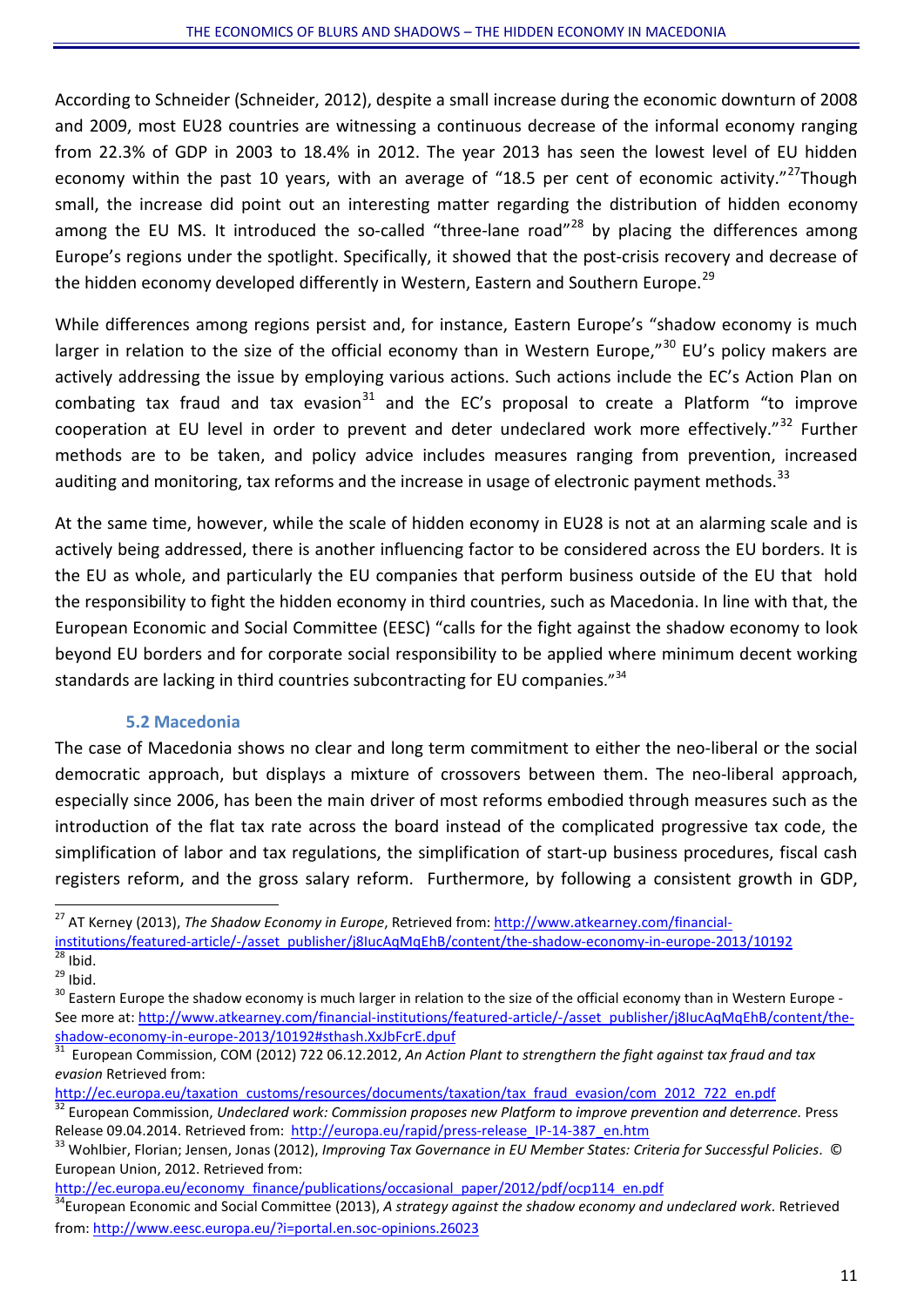inflow of FDIs, economic output in general and decrease in unemployment rate, a social-democratic policy trend can be identified, particularly towards measures such as progressive minimum wage, increase in social transfers, introduction of self-employment and agricultural subsidies, and sustainable reinforcement of labor rights.

The focus of all Macedonian governments, especially since 2006, has been to promote measures with the sole purpose of attracting FDI and decreasing unemployment. However, despite a large body of legislation that deals with countering and sanctioning hidden economic activities, public policy measures that dealt directly with the negative consequences of the hidden economy were lacking. Recently, there has been a renewed interest in tackling hidden economic activities, spurring basic labor rights, and reforming institutions and inspection services that deal with the hidden economy. This renewed interest is embodied through the measures listed in the table below.

**Table 3 - Recent measures taken to tackle undeclared economy (2014)**

| <b>Approach</b>                                                                  | Type of recently implemented measure                                                                                                                                                                                                                                                                                                                                                                                                                                                                                                                                                                                                                                                                                                                                                                                                                                                                                                                                                                                                                                                                                                                                                                                                                                                                                                                                                                                                                                                                                                                                                                                                                                                                                                             |
|----------------------------------------------------------------------------------|--------------------------------------------------------------------------------------------------------------------------------------------------------------------------------------------------------------------------------------------------------------------------------------------------------------------------------------------------------------------------------------------------------------------------------------------------------------------------------------------------------------------------------------------------------------------------------------------------------------------------------------------------------------------------------------------------------------------------------------------------------------------------------------------------------------------------------------------------------------------------------------------------------------------------------------------------------------------------------------------------------------------------------------------------------------------------------------------------------------------------------------------------------------------------------------------------------------------------------------------------------------------------------------------------------------------------------------------------------------------------------------------------------------------------------------------------------------------------------------------------------------------------------------------------------------------------------------------------------------------------------------------------------------------------------------------------------------------------------------------------|
| <b>Enabling regular</b><br>employment<br><b>MLSP</b><br><b>Employment Agency</b> | The hidden economy action plan <sup>35</sup> – annual actual plans under the cap of the<br>Ministry of Labor that coordinate the activities and tasks among several<br>government institutions and bodies such as the Employment Agency, and the<br>Public Revenue Office.<br>Temporary service contracts reform - In July 2014 the GoM proposed a set of<br>amendments <sup>36</sup> to the several Laws, were passed by the Parliament, among<br>other changes, amending the nature of temporary service contracts. <sup>37</sup> The<br>amendments of the laws stipulated that employers that employ workers with<br>temporary service contracts and whose gross wage exceeds the minimum<br>wage in 2015 (9.500 MKD) have the duty, by law, to pay healthcare, social and<br>employment contributions. What this measure aims at accomplishing is to:<br>decrease the difference between full employment and temporary<br>service contracts in terms of social and health contributions to the<br>state welfare system<br>give disincentives to employers predominantly using temporary<br>service contracts for the purpose of avoiding social and healthcare<br>contributions<br>enable workers that predominantly use temporary service contracts to<br>be eligible for pensions insurance<br>add pension and healthcare contributions towards the pension and<br>health funds in order to increase sustainability and quality of providers<br>of public services<br>give a more realistic view of the employment rate in Macedonia, as<br>presented by the Employment Agency, by registering workers<br>employed with temporary service contracts as employed rather than,<br>as it has been the case so far, leaving them unregistered. |

<span id="page-11-0"></span> <sup>35</sup> Ministry of Labor and Social Policy, Action Plan for decreasing the grey economy in Macedonia for 2014, Fev. 2014. Retrieved

<span id="page-11-1"></span>from: [www.mtsp.gov.mk/content/word/siva.doc](http://www.mtsp.gov.mk/content/word/siva.doc) 6<br><sup>36</sup> Laws amended concerned: Law on Labor Relations, Law on Mandatory Fully Funded Pension Insurance, on Mandatory Social Security Insurance Contributions, Law on Healthcare Insurance, Law on Pension and Disability Insurance (Official Gazette of the Republic [o](http://www.mtsp.gov.mk/zakoni.nspx)f Macedonia, No 113/2014.) Available at: http://www.mtsp.gov.mk/zakoni.nspx or<br><sup>37</sup> "Social and Health contributions of temporary service contracted workers will be paid by themselves or the employers,"

<span id="page-11-2"></span>Ekonomija, Dnevnik, 24.07.2014. Retrieved from: <http://www.dnevnik.mk/?ItemID=DF568DAA03CAA64C94F86366E42ECA51>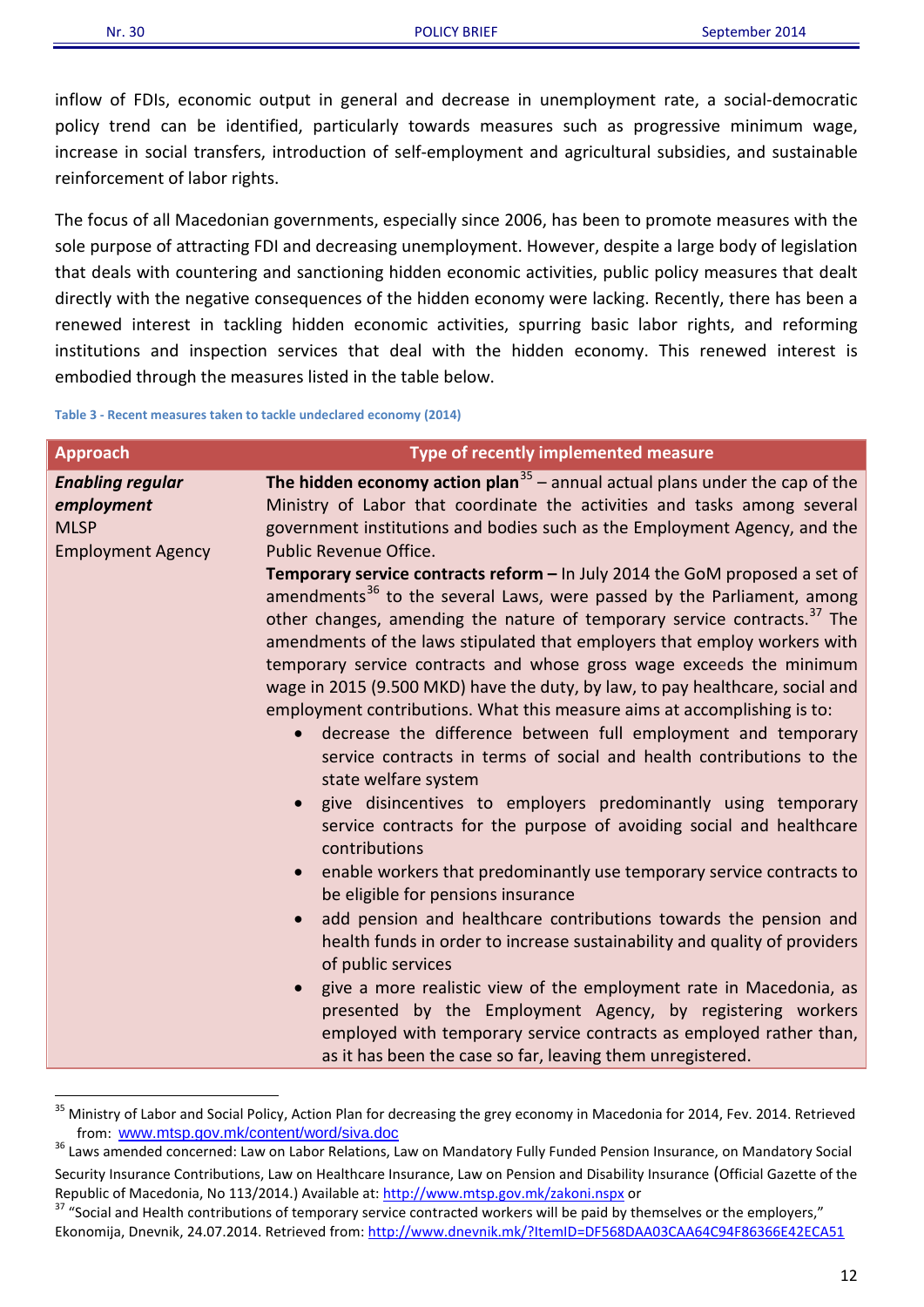|                                                                                                                                                               | Self-employment program of the Employment Agency of Macedonia – One<br>of the reforms that received positive public attention and involvement is the<br>stimulation of self-employment in order to increase employment in the formal sector<br>as well as to give an additional boost to the private enterprise sector. Compared to<br>2004, the number of self-employed persons doubled by 2013 (from 53.252 to<br>98.182), according to SSO data (2013). However, the reform must be further<br>improved, since, for instance, only 25 % (SSO, 2013) of the total self-employed<br>persons are women. Given this small percentage, there are still a larger number of<br>women that could be better targeted with the self-employment program in order to<br>assure their passage into the formal economy. According to the Employment Agency,<br>since the inception of the self-employment program (2007-2014), 5835 micro and<br>small enterprises were initiated with 72% of them being sustainable and still<br>functioning successfully. |
|---------------------------------------------------------------------------------------------------------------------------------------------------------------|--------------------------------------------------------------------------------------------------------------------------------------------------------------------------------------------------------------------------------------------------------------------------------------------------------------------------------------------------------------------------------------------------------------------------------------------------------------------------------------------------------------------------------------------------------------------------------------------------------------------------------------------------------------------------------------------------------------------------------------------------------------------------------------------------------------------------------------------------------------------------------------------------------------------------------------------------------------------------------------------------------------------------------------------------|
| <b>Increasing Tax</b><br>Compliance<br><b>Ministry of Finance</b><br><b>Public Revenue Office</b>                                                             | "Ask for a Receipt" campaign – the most recent campaign, started in late<br>2013 with the goal of raising public awareness on the negative effects of<br>underreporting transactions. Specifically, the campaign gave incentives to<br>participate in the formal economy by keeping fiscal bills following any<br>purchase within Macedonia and submitting them to a monthly lottery. The                                                                                                                                                                                                                                                                                                                                                                                                                                                                                                                                                                                                                                                        |
|                                                                                                                                                               | participants then had the chance to win prizes ranging from cars and<br>apartments, to store vouchers                                                                                                                                                                                                                                                                                                                                                                                                                                                                                                                                                                                                                                                                                                                                                                                                                                                                                                                                            |
| <b>Inspections and Control</b><br><b>Inspection Surveillance</b><br><b>Council</b><br>(incl. State market<br>inspectorate, State Labor<br>Inspectorate, etc.) | <b>Inspection Surveillance Council - in line with the above-mentioned action</b><br>plan is the formation of the new Inspection Surveillance Council (Official<br>Gazette of the Republic of Macedonia" Nr. 50/2010, 147/2013, 41/2014 <sup>38</sup> ).<br>The Council is to oversee the work and coordinate activities among the 29<br>different state inspectorates, while working towards increasing the efficiency<br>of the inspectorates while decreasing costs.                                                                                                                                                                                                                                                                                                                                                                                                                                                                                                                                                                           |
| <b>Education and Awareness</b><br>Raising<br><b>Ministry of Education</b><br>and Science                                                                      | Awareness campaigns in agriculture and construction - ILO supported the<br>Government of Macedonia in setting up and implementing awareness-raising<br>campaigns with the goal of increasing awareness of the negative effects of<br>undeclared work, especially among SMEs <sup>39</sup> . Accordingly, the advantages of<br>formalising businesses were pointed out within the agricultural and<br>construction sectors, while special attention was given to decent working<br>conditions.                                                                                                                                                                                                                                                                                                                                                                                                                                                                                                                                                    |
|                                                                                                                                                               | Awareness campaign for students - The Government of Macedonia has<br>initiated a campaign to raise awareness of the negative aspects of working<br>informally while engendering tax morality. The campaign targeted vocational<br>school students in the first instance, as they were seen as the most likely<br>group to engage in undeclared work. <sup>40</sup> However, in 2011, the European<br>Commission stated in a progress report that the impact of these publicity<br>campaigns in Macedonia was limited. They drew attention to the fact that<br>efficient cooperation and coordination between enforcement bodies was still                                                                                                                                                                                                                                                                                                                                                                                                        |

<span id="page-12-0"></span><sup>&</sup>lt;sup>38</sup> Law for Inspection Surveillance Council, (consolidated text)

<span id="page-12-1"></span>

[http://www.mio.gov.mk/files/pdf/dokumenti/zakoni/Zakon\\_za\\_inspekciski\\_nadzor\\_konsolidiran\\_tekst.pdf](http://www.mio.gov.mk/files/pdf/dokumenti/zakoni/Zakon_za_inspekciski_nadzor_konsolidiran_tekst.pdf) 39 ILO (2012), "Awareness raising campaigns to reduce undeclared work occupational risks and improve gender equality at work", available at: [http://www.ilo.org/global/about-the-ilo/media-centre/press-releases/WCMS\\_183459/lang--en/index.htm.](http://www.ilo.org/global/about-the-ilo/media-centre/press-releases/WCMS_183459/lang--en/index.htm)

<span id="page-12-2"></span><sup>40</sup>Eurofound, Labour Market, Tackling Undeclared Work in Europe, 31.07.2014. Retrieved from: <http://www.eurofound.europa.eu/areas/labourmarket/tackling/search.php>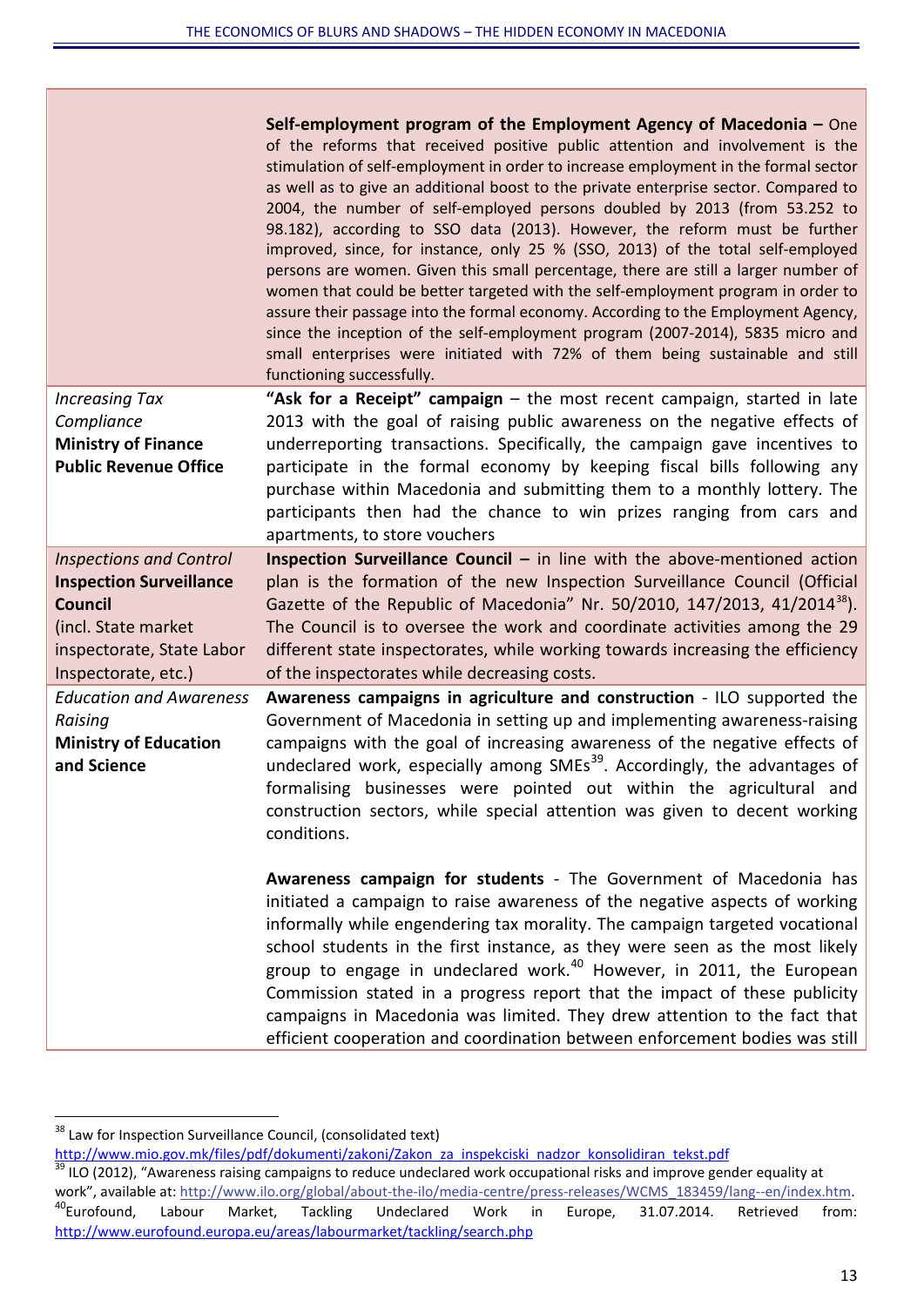|                              | lacking and that the budget allocated to the active labour market programme<br>was still inadequate. <sup>41</sup>                                             |
|------------------------------|----------------------------------------------------------------------------------------------------------------------------------------------------------------|
| Enabling                     | Simplifying start-up business procedures - By reducing the time, procedural                                                                                    |
| formalization/compliance     | steps and financial costs required to start a business, the government of                                                                                      |
| <b>Public Revenue Office</b> | Macedonia aims to make entry to the formal sector easier. A 'one-stop shop'                                                                                    |
|                              | system has been initiated and implemented, including an online application<br>system for registering companies, an electronic system for the classification of |
|                              | companies under court procedures for insolvency, and an electronic system                                                                                      |
|                              | for the registration of collateral and leasing <sup>42</sup> (BTA, 2012). Additionally,                                                                        |
|                              | according to a report published by the European Commission in 2012,                                                                                            |
|                              | improvements have been made in the sphere of increasing efficiency and                                                                                         |
|                              | transparency of the courts and related legal procedures. The result was a                                                                                      |
|                              | decline in court cases from 5,782 at the end of 2011 to 2,152 in mid-2012<br>$(BTA, 2014)^{43}$ .                                                              |
|                              |                                                                                                                                                                |

<span id="page-13-0"></span>

Source: World Bank Worldwide Governance Indicators (WGI), http://info.worldbank.org/governance/wgi/index.aspx#home . **Estimate** of governance (ranges from approximately -2.5 (weak) to 2.5 (strong) governance performance). **P-Rank** or Percentile rank among all countries (ranges from 0 (lowest) to 100 (highest) rank)

PAB<sup>agh</sup>own in the figures above (Figure 6, [Figure 7](#page-13-0)), a positive trend is evident over the years in Macedonia toward improving governance performance in the areas of regulatory quality and control of corruption. Despite the fact that this improvement cannot be attributed solely to the effects of the measures explained above, it does indicate in general that policies concentrating on tackling the negative consequences of the hidden economy are moving in the right direction. Additionally, even though there is much more to be done, the economic performance shows that macroeconomic policies are also following the same positive trend.

In conclusion, the Macedonian economic policy arena is on the right track towards lowering the hidden economy in the country. On one hand, the latest steps are a top-down approach taken towards increasing the capacities of the government bodies in tackling some of the challenges of the hidden economy and generally go in line with its promise to reform the public administration in order to better address the

<span id="page-13-1"></span> <sup>41</sup> European Commission (2011), *The former Yugoslav Republic of Macedonia 2011 Progress Report*, COM (2011) 666 final, Brussels.

<span id="page-13-2"></span><sup>&</sup>lt;sup>42</sup> Bertelsmann Stiftung, BTI 2012 — Macedonia Country Report. Gütersloh: Bertelsmann Stiftung, 2012. Retrieved from: <http://www.bti-project.org/fileadmin/Inhalte/reports/2012/pdf/BTI%202012%20Macedonia.pdf><br><sup>43</sup> Bertelsmann Stiftung, BTI 2014 — Macedonia Country Report. Gütersloh: Bertelsmann Stiftung, 2014. Retrieved from

<span id="page-13-3"></span><http://www.bti-project.org/fileadmin/Inhalte/reports/2014/pdf/BTI%202014%20Macedonia.pdf>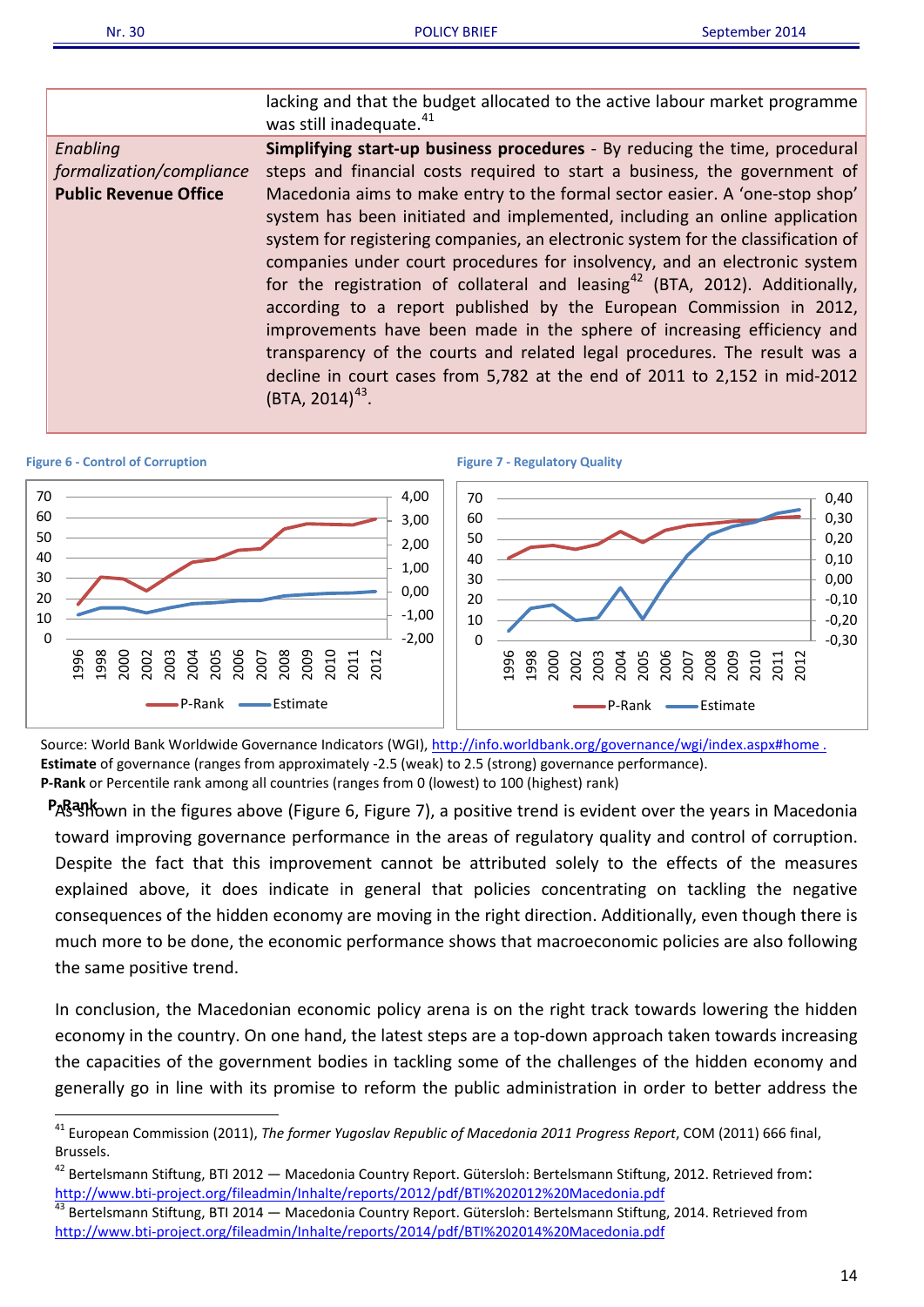needs of the citizens. On the other hand, a bottom-up approach is necessary in order to achieve a holistic approach to tackling the negative effects of the hidden economy. Labor unions, business associations, workers who don't declare irregularities, SSO's and the media can all be granted a larger stake and responsibilities in the policy formulation process, as well as data gathering in order to avoid a disconnect between policies proposed and the actual circumstances on the ground.

# <span id="page-14-0"></span>**6. Conclusion and Recommendations**

Based on the available data, there is a significant gap between the different hidden economy estimates in Macedonia that can be attributed to the use of different models for measuring the hidden economy. However, all estimates indicate that the hidden economy in Macedonia is high, thus representing a serious social problem. Possible negative outcomes include social tensions, rising inequalities and income gaps, as well as corruption and criminal activities. Within the context of EU integration, as well as given regional conflicts and natural disasters, Macedonia has a lot on its plate in tackling hidden economy. However, by combining its already existing actions with some new measures, the Macedonian government should be able to control and even lower the level of hidden economy.

Therefore, informal economy must be addressed on several levels, using a **two-pronged approach**, while also ensuring targeted communication towards all layers of the Macedonian society. The latter can be pursued through a bottom-up approach that includes the civil society, which, in spite of moving in the right direction lately, is still behind in developing a culture/portfolio, as well as methods and skills in monitoring public policies, especially in corruption and the hidden economy, and producing measures and instruments to adequately respond to these public policy challenges. At the same time, with the FDI, employment levels and the GDP expected to increase in the following period, <sup>[44](#page-14-1)</sup> it is the vulnerable groups of the Macedonian society that might not receive the appropriate care during this transition. The suggested **two-pronged approach** will ensure that such groups proportionally benefit from the growth of the formal economy.

# Specifically, the **two-pronged approach should include:**

- **Top-down approach**: Government investing in reforming its public institutions and agencies dealing with hidden economic activities. More actions similar to the deployment of the Inspection Surveillance Council, Hidden Economy Action Plan, Awareness campaigns, Labor law reforms and simplifying business procedures are needed.
- **Bottom-up approach**: With CSO's taking responsibility, together with representatives of the media, public institutions, and the business sector, in creating a sustainable and adequate hidden economy monitoring system. Finally, this multi-stakeholder synergy will be used to provide viable policy recommendations, which are to deal with the negative consequences of the hidden economy.

Through this approach, the government and CSO's should work towards addressing six general goals:

- 1. create more jobs.
- 2. register informal enterprises and regulate informal jobs.
- 3. extend state protections to the informal workforce, especially the working poor.

<span id="page-14-1"></span><sup>&</sup>lt;sup>44</sup> IMF Country Report No. 13/179, June 2013, (p. 12-15). Retrieved from: <http://www.imf.org/external/pubs/ft/scr/2013/cr13179.pdf>